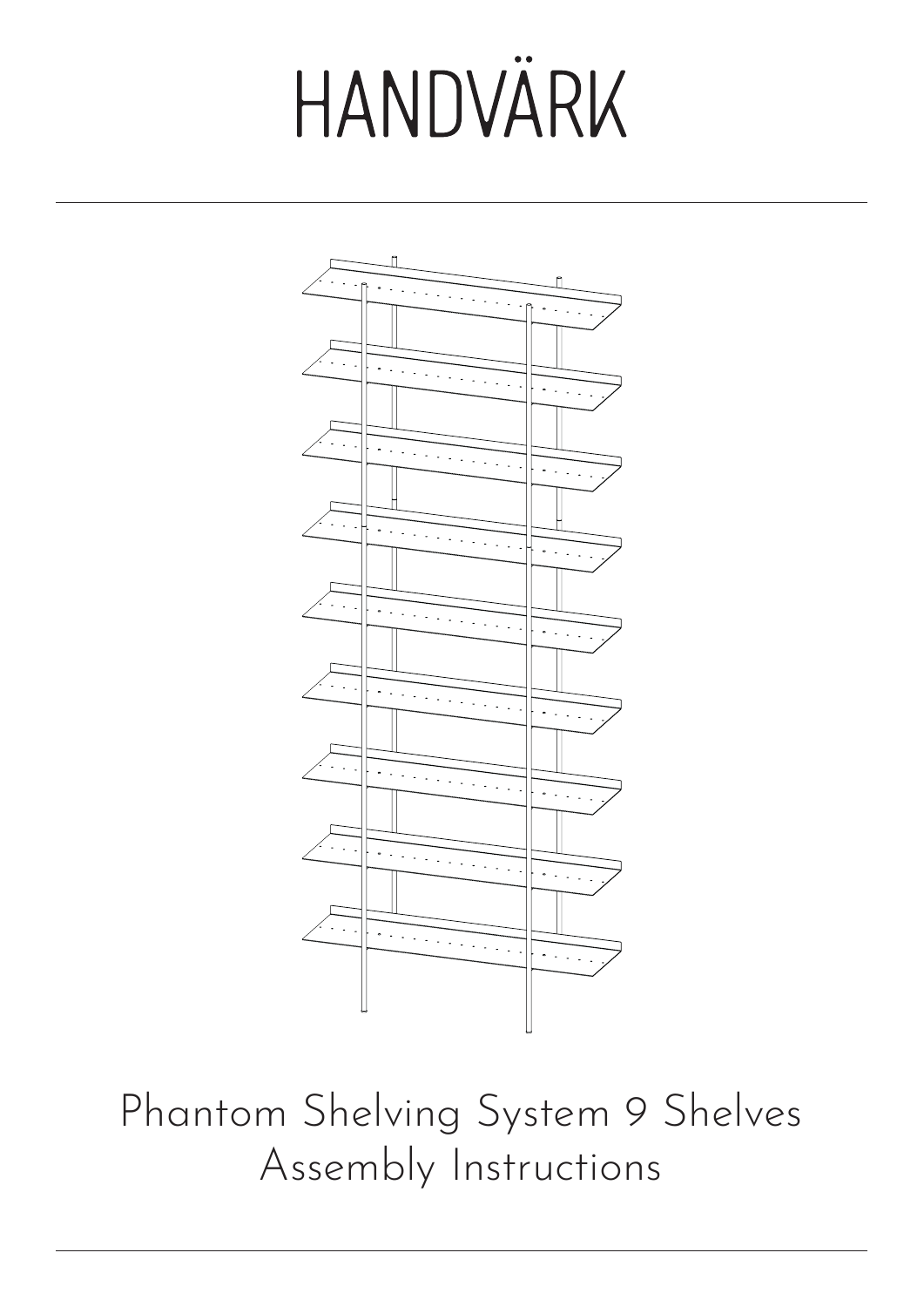Phantom Shelving System 9 Shelves



Screws and rawl plugs for the wall are not included. Different wall materials require different tools and parts. Please seek professional advice for the wall you want to mount to.

Free standing placement is not possible. This system must be mounted securely.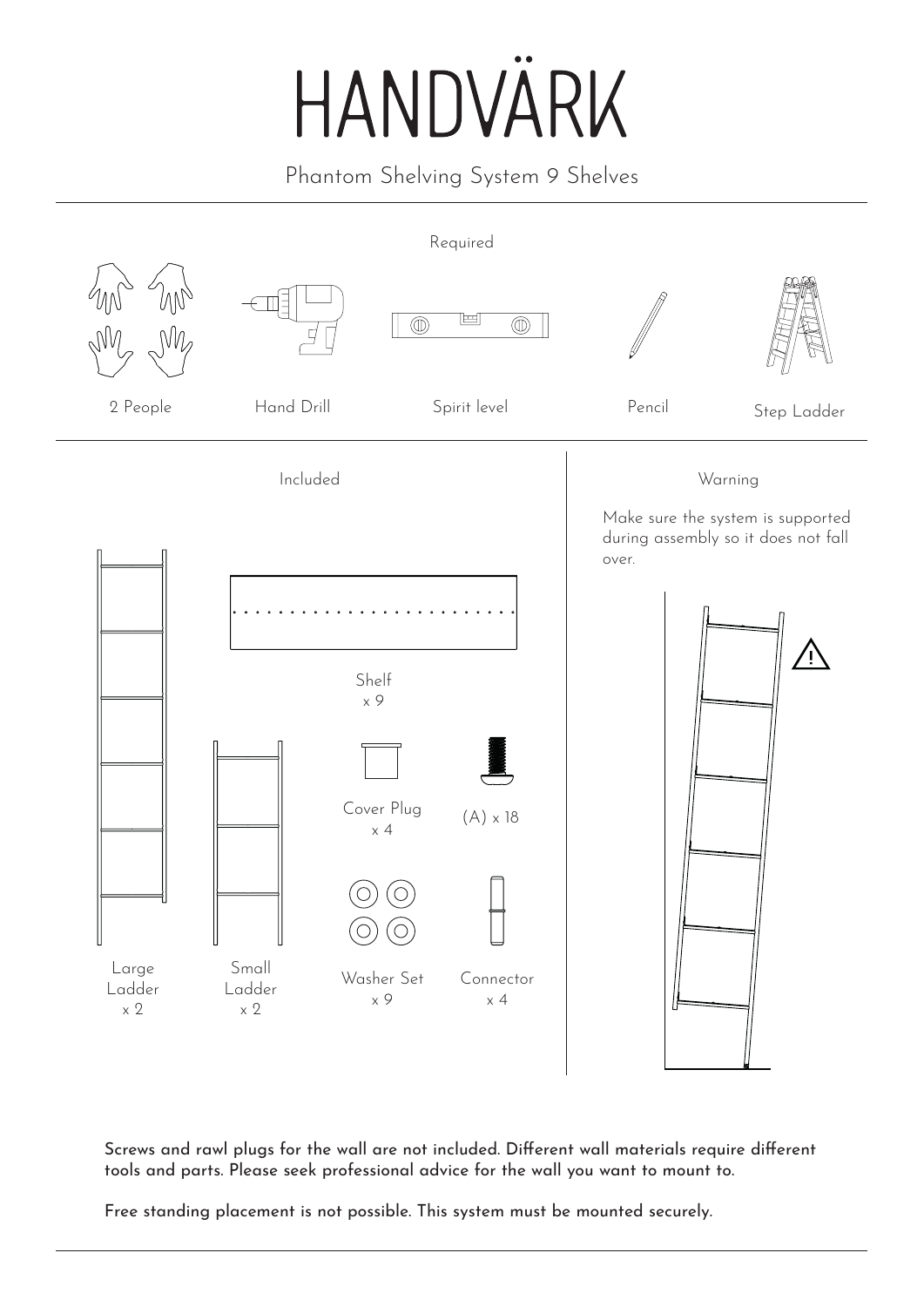#### Phantom Shelving System 9 Shelves

Place the ladders onto a soft surface to stop the paint being damaged.

1

While one person holds the ladders, carefully place a shelf inside and use two screws to secure it. You may wish to secure a shelf on the top as well.



We recommend placing the ladders 6 holes in from each edge of the shelf. This will provide good stability and less chance of the metal bending if significant weight is placed in the centre.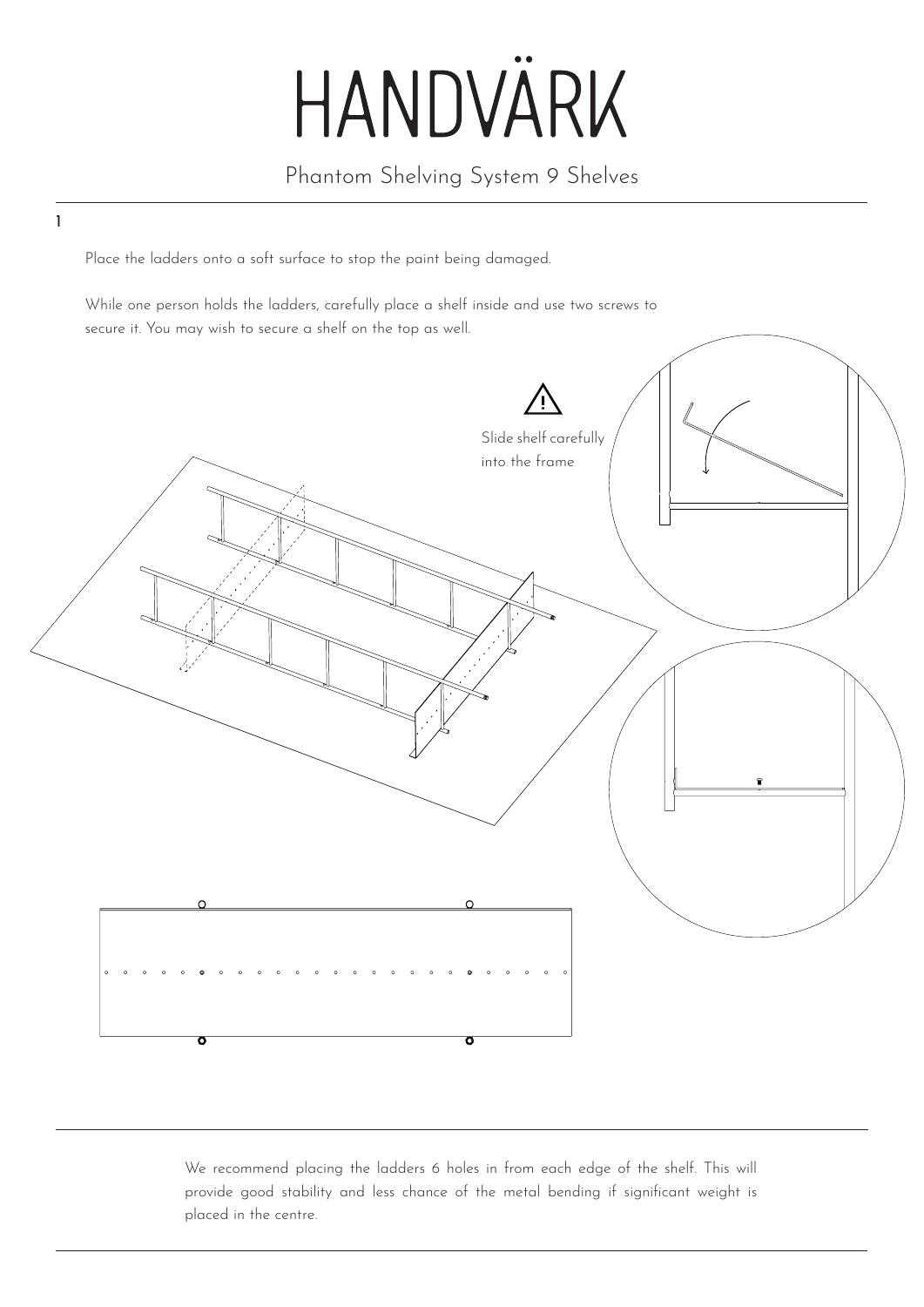Phantom Shelving System 9 Shelves



Carefully lift the shelving system against the wall and use a spirit level to make sure it is standing completely vertical along the entire length. Adjust the feet if there is an uneven floor.

Use a pencil to mark where you should drill into the wall.

2

Place the system back on the soft ground. Prepare the walls for the screws.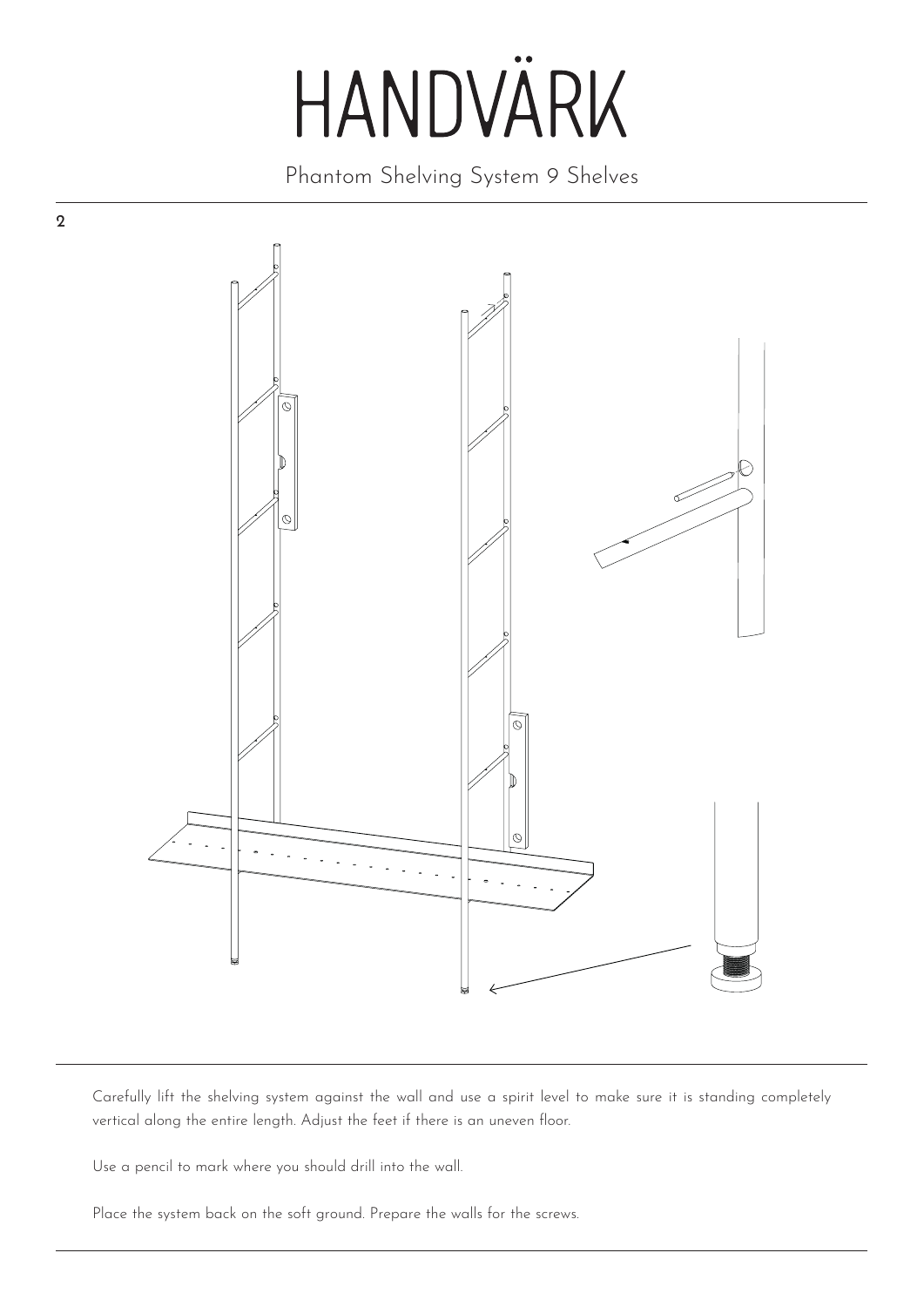Phantom Shelving System 9 Shelves



Drill and place appropriate rawl plugs for the material you are mounting to. Seek advice if you are unsure.

Fix the system to the wall by drilling screws into the rawl plugs.

Make sure to check the levels and adjust the feet as you mount incase it isn't level.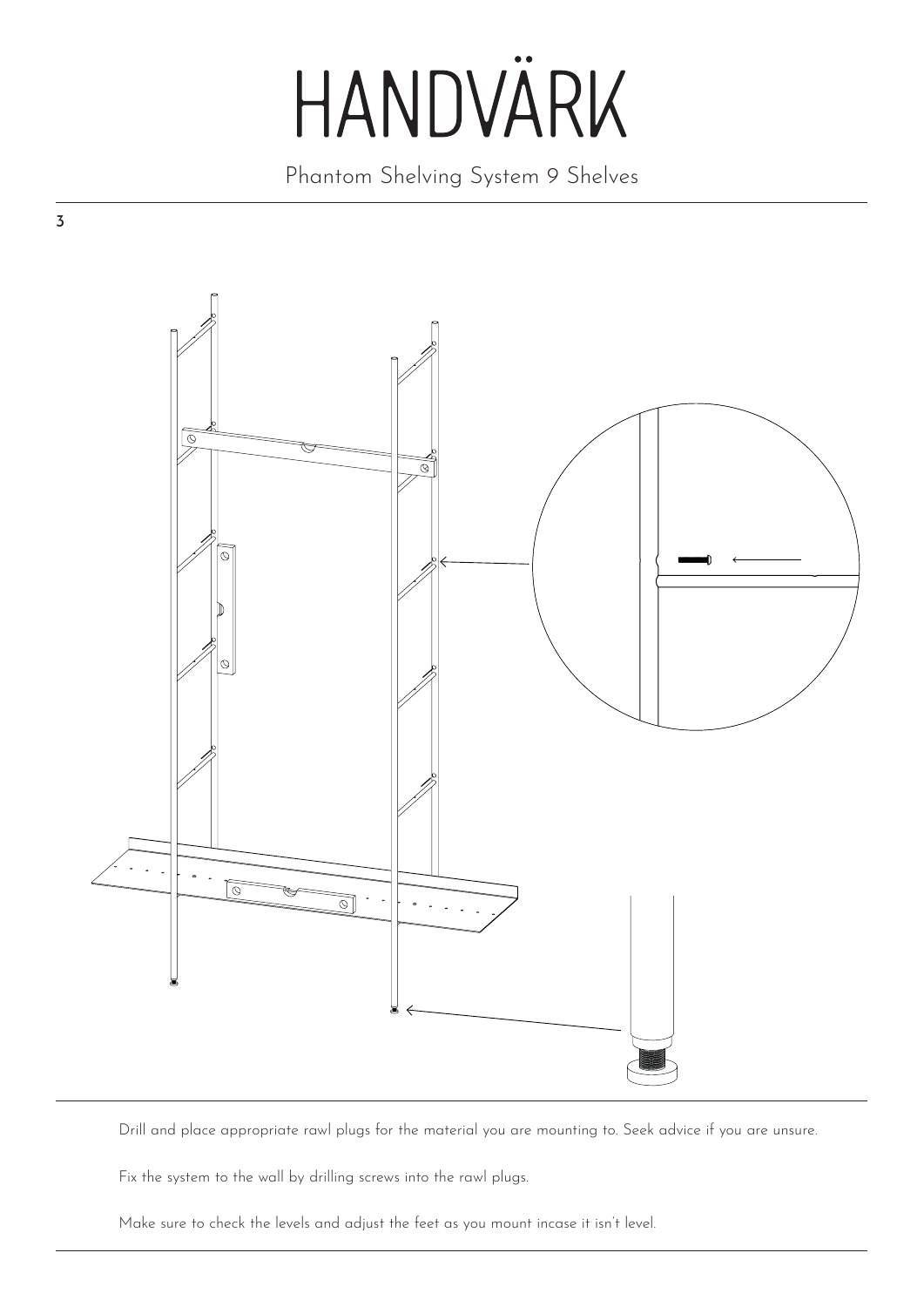Phantom Shelving System 9 Shelves

Slide the rest of the shelves onto the ladders and screw to fasten.

4

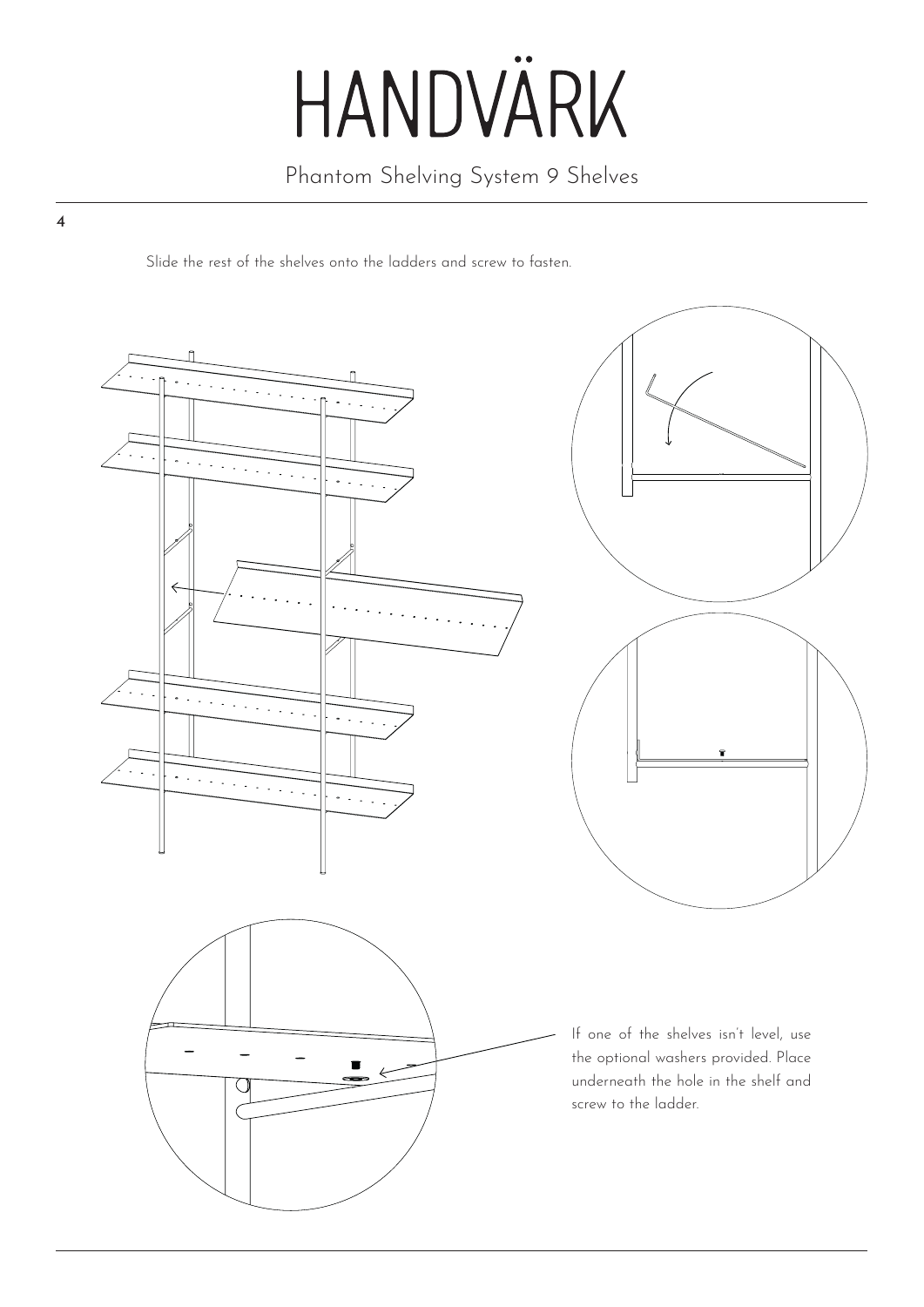Phantom Shelving System 9 Shelves

5



Slide the connectors into the top of the large ladders followed by the small ladders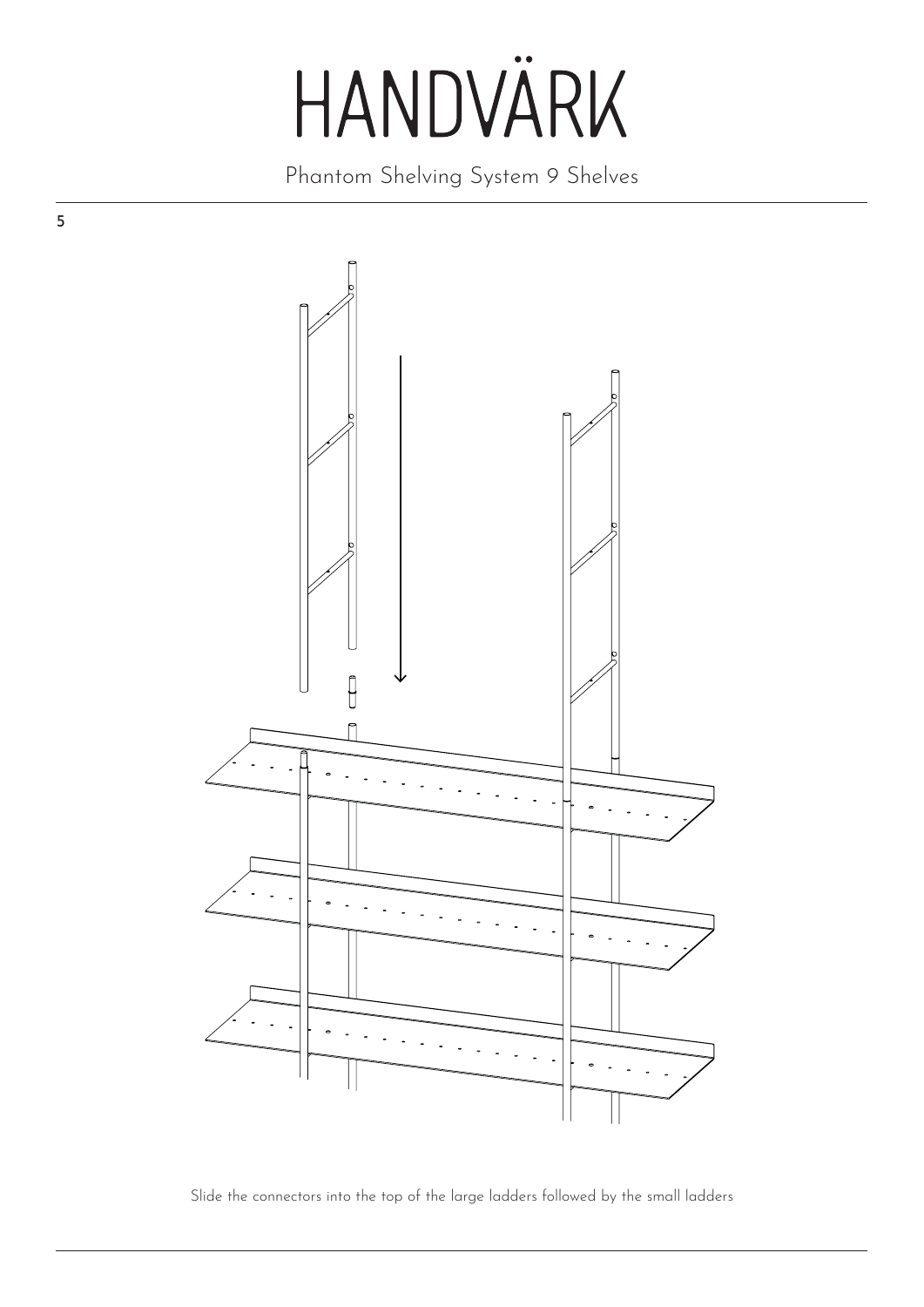Phantom Shelving System 9 Shelves



Use a spirit level to make sure it is standing completely vertical along the entire length.

Use a pencil to mark where you should drill into the wall.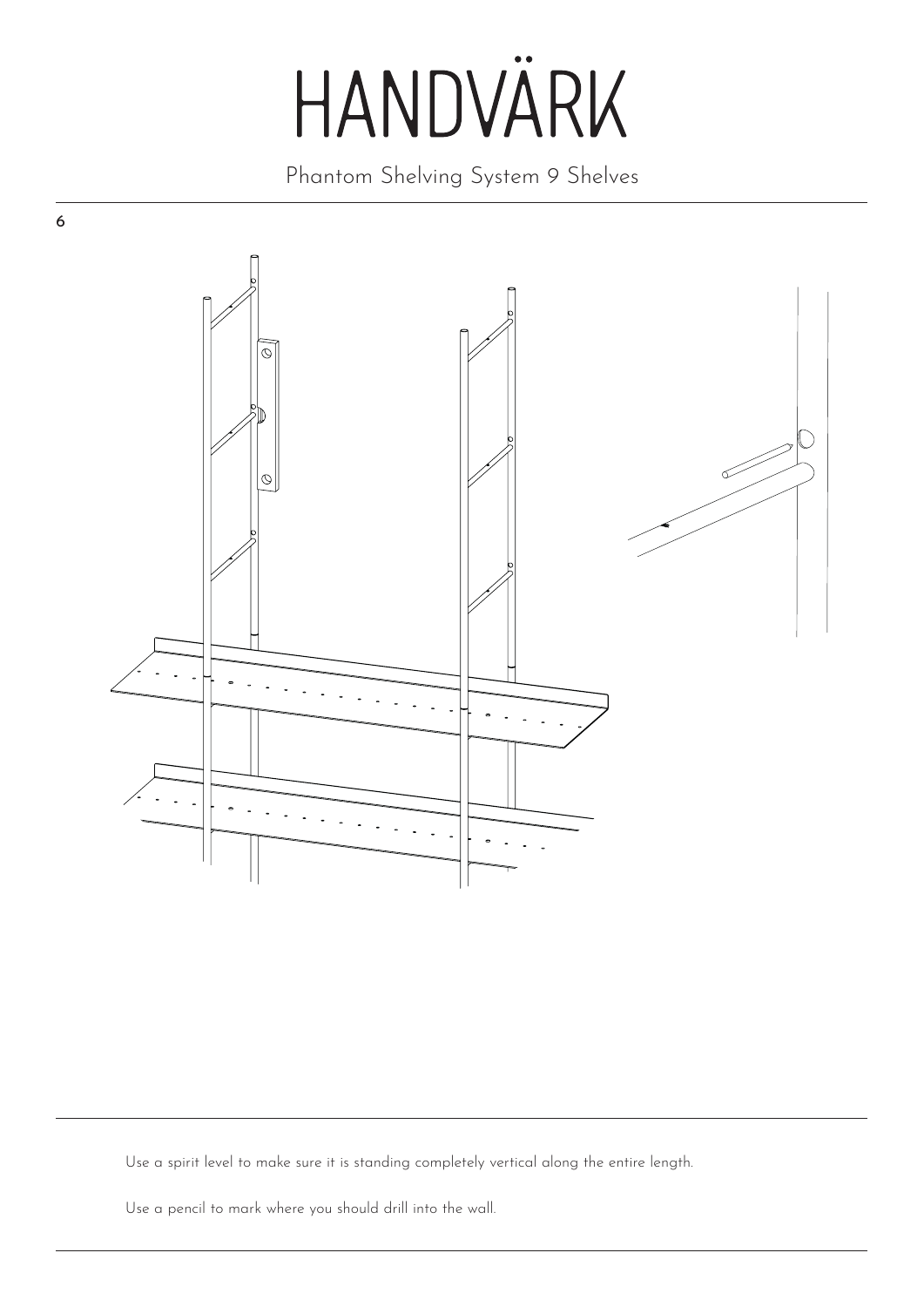Phantom Shelving System 9 Shelves

7

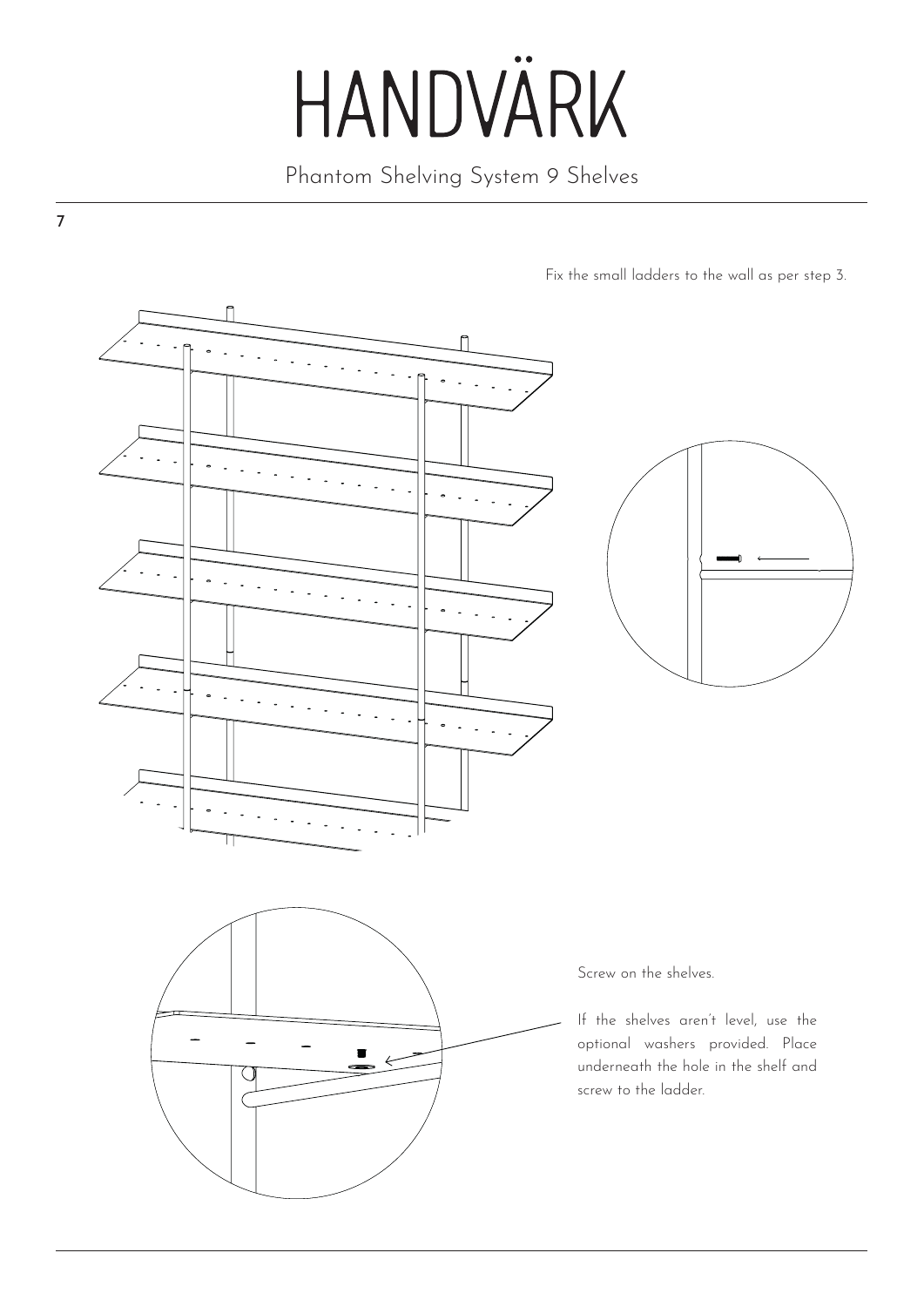Phantom Shelving System 9 Shelves



Use the cover plugs provided to cap the end of the ladders.

There will be some leftover parts you have not used.

8